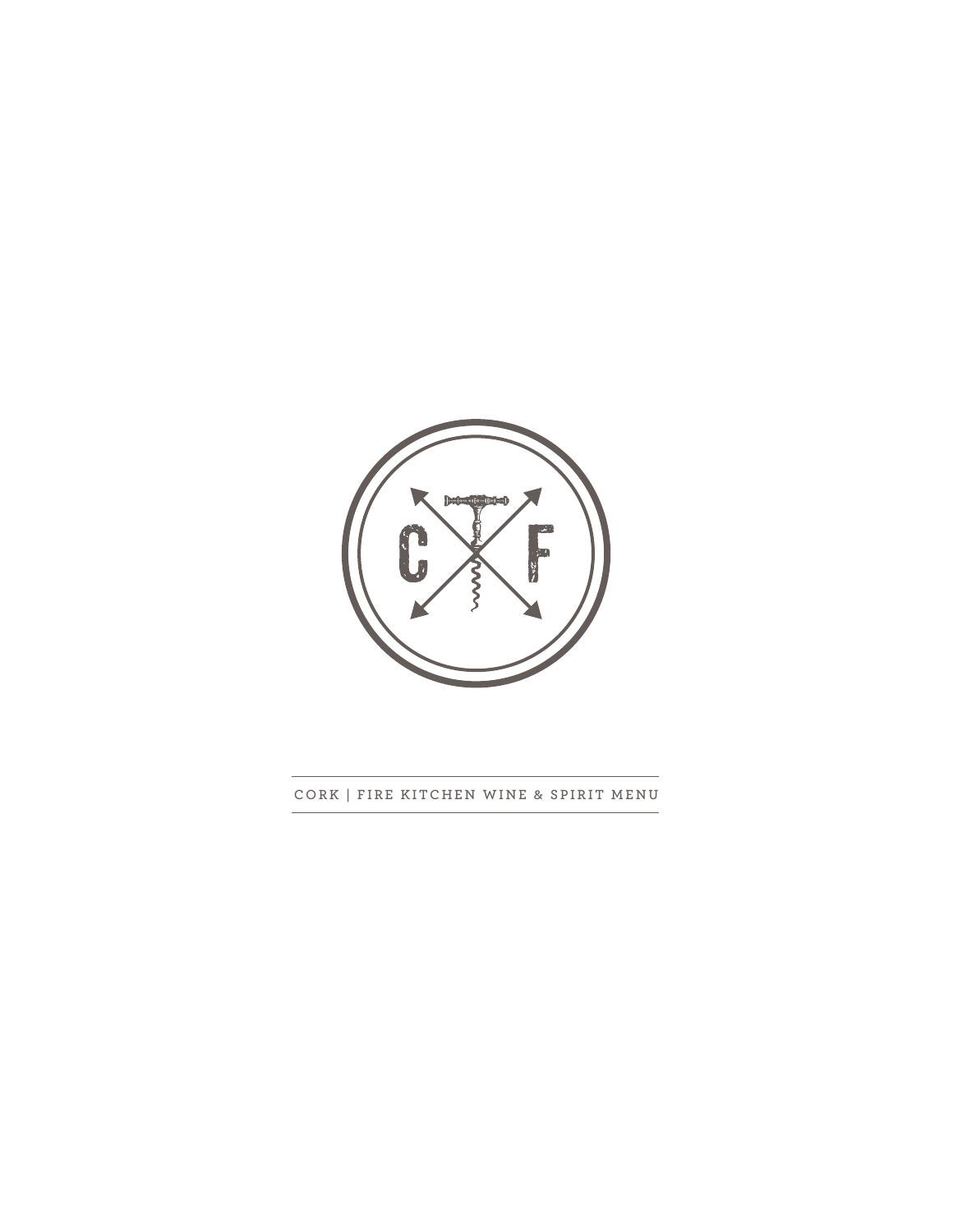## *Welcome*

 *to Cork | Fire Kitchen, tucked away among the rolling hills where the sun breaks through the mist and granite soils create the terroir we have come to know as Southern California's Wine Country. Temecula Valley has been producing wine commercially since the 1970's and has been recognized as a producer of world-class wines.*

*The following list features wines, including some of my favorites, which have been specially curated for you to experience and enjoy. Whether you choose your favorite varietal or embark on a server-guided tour of our list, we are certain that you will find a wine to enjoy with food and friends, a wine that says...welcome!*

 *- Resident Sommelier*

**LOCAL**

#### **DOFFO**

| Viognier 2021 | 76 |
|---------------|----|
| Syrah 2017    | 92 |

### **FALLBROOK WINERY**

| Sauvignon Blanc 2019 | .36 |
|----------------------|-----|
| White Zinfandel NV   | .36 |
| Syrah 2018           | 42  |

## **GERSHON BACHUS**

| Sparkling, 'Oy Veh' Cuvee NV                  | 64 |
|-----------------------------------------------|----|
| Mourvedre, 'Pauba Ridge' Limited Edition 2016 | 81 |

## **MARSHALL STUART CELLARS**

| Sauvignon Blanc 2019 | 32 |
|----------------------|----|
| Cabernet Franc 2015  | 44 |
| Zinfandel 2015       | 48 |

### **MONTE DE ORO**

| Viognier 2020                     |    |
|-----------------------------------|----|
| Cabernet Sauvignon 'Reserve' 2016 | 99 |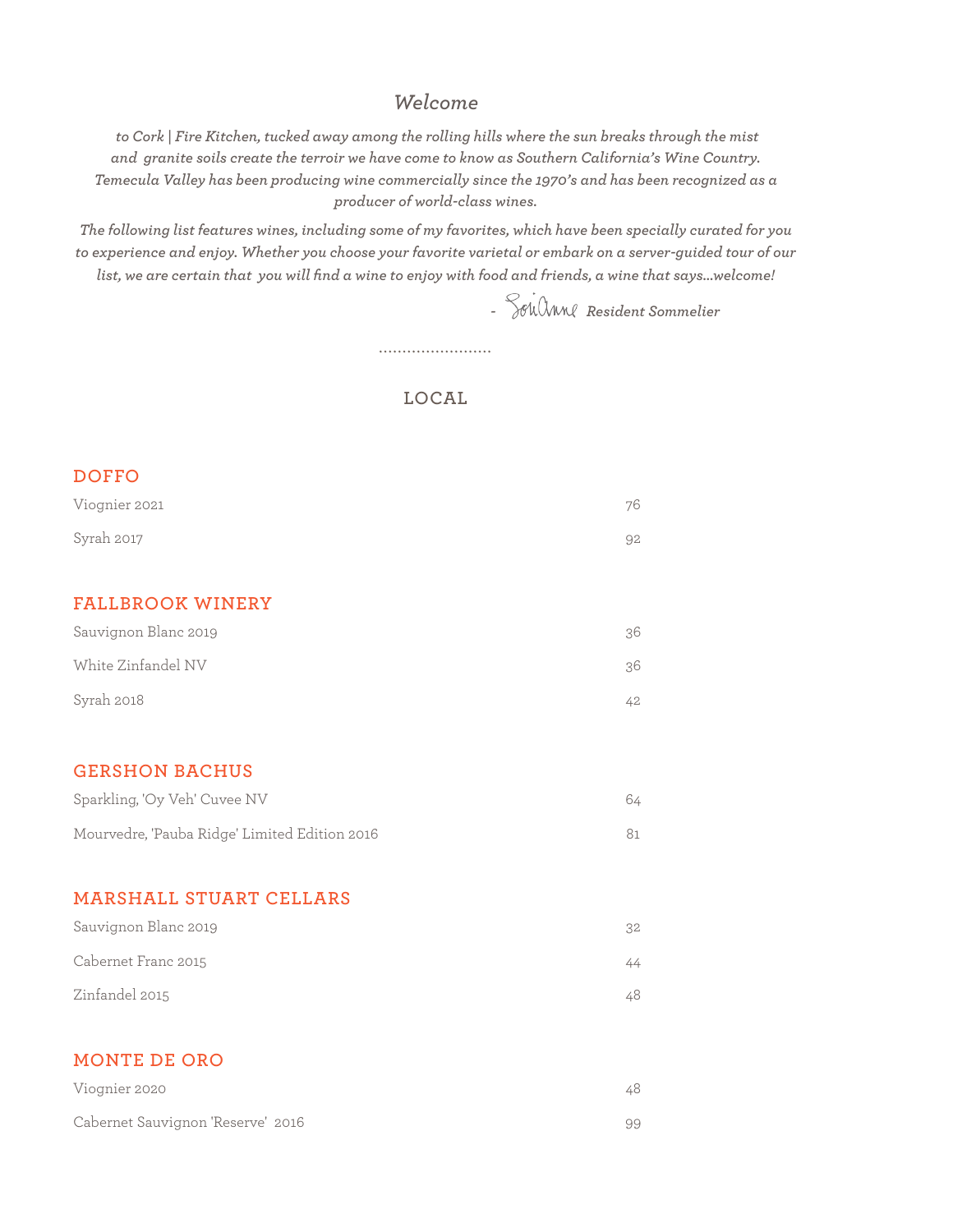# **MORE LOCAL**

## **PELTZER FAMILY CELLARS**

| Albarino 2020            | 36 |
|--------------------------|----|
| Viognier 2019            | 32 |
| Rustik Red 2018          | 48 |
| Malbec 2019              | 48 |
| Barbara-Tempranillo 2019 | 48 |

# **ROBERT RENZONI**

| Pinot Grigio 2021 | 41 |
|-------------------|----|
| Sangiovese 2016   | 36 |
| Tempranillo 2018  | 38 |
| Zinfandel 2015    | 38 |

## **WIENS**

| Fume Blanc 2018             | 36 |
|-----------------------------|----|
| Otra Cosa 'Knower' Blend NV | 32 |
| منوم أسال الباب المرابط     |    |

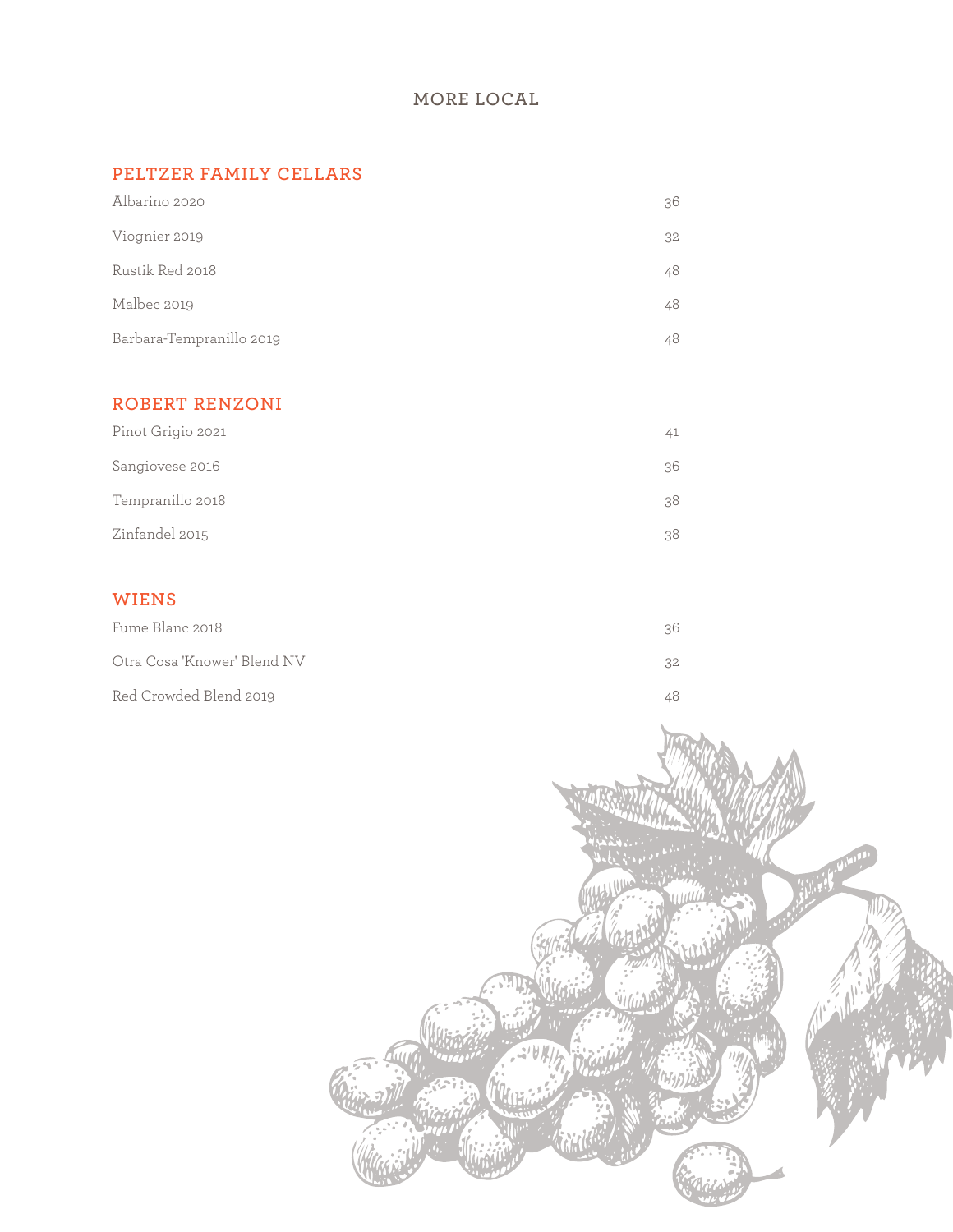## **BY THE GLASS**

## **BUBBLES**

*La Marca,* Prosecco*,* Veneto, Italy NV

|                                                                        | 12 |
|------------------------------------------------------------------------|----|
| <b>WHITE</b>                                                           |    |
| Robert Renzoni, Pinot Grigio, Temecula, California 2021                | 12 |
| Marshall Stuart, Sauvignon Blanc, Contra Costa County, California 2021 | 11 |
| Monte de Oro, Viognier, Temecula, California 2020                      | 16 |
| Matanzas Creek, Chardonnay, Alexander Valley, California 2018          | 20 |
|                                                                        |    |
| <b>BLUSH</b>                                                           |    |
| Fleur de Mer, Rosé, Cotes de Provence, France 2020                     | 16 |
| Fallbrook Winery, White Zinfandel, Fallbrook, California NV            | 12 |
|                                                                        |    |
| <b>RED</b>                                                             |    |
| Broadside, Printer's Alley, Paso Robles, California 2018               | 13 |
| Marshall Stuart, Cab Franc, Contra Costa County, California 2015       | 15 |
| Robert Renzoni, Tempranillo, Temecula, California 2018                 | 13 |
| Cloudline Cellars, Pinot Noir, Willamette, Oregon 2020                 | 20 |
| Peltzer Family Cellars, Malbec, Temecula, California 2019              | 16 |
| Vina Robles, Cabernet Sauvignon, Paso Robles, California 2019          | 16 |
| Fallbrook, Syrah, Fallbrook, California 2018                           | 14 |

| ON TAP                                                                     | Glass | Carafe |
|----------------------------------------------------------------------------|-------|--------|
| <b><i>Starborough</i></b> , Sauvignon Blanc, Marlborough, New Zealand 2020 | 13    | 40     |
| <b>Dry Creek</b> 'Heritage', Zinfandel, Sonoma County, California 2019     |       | 5С     |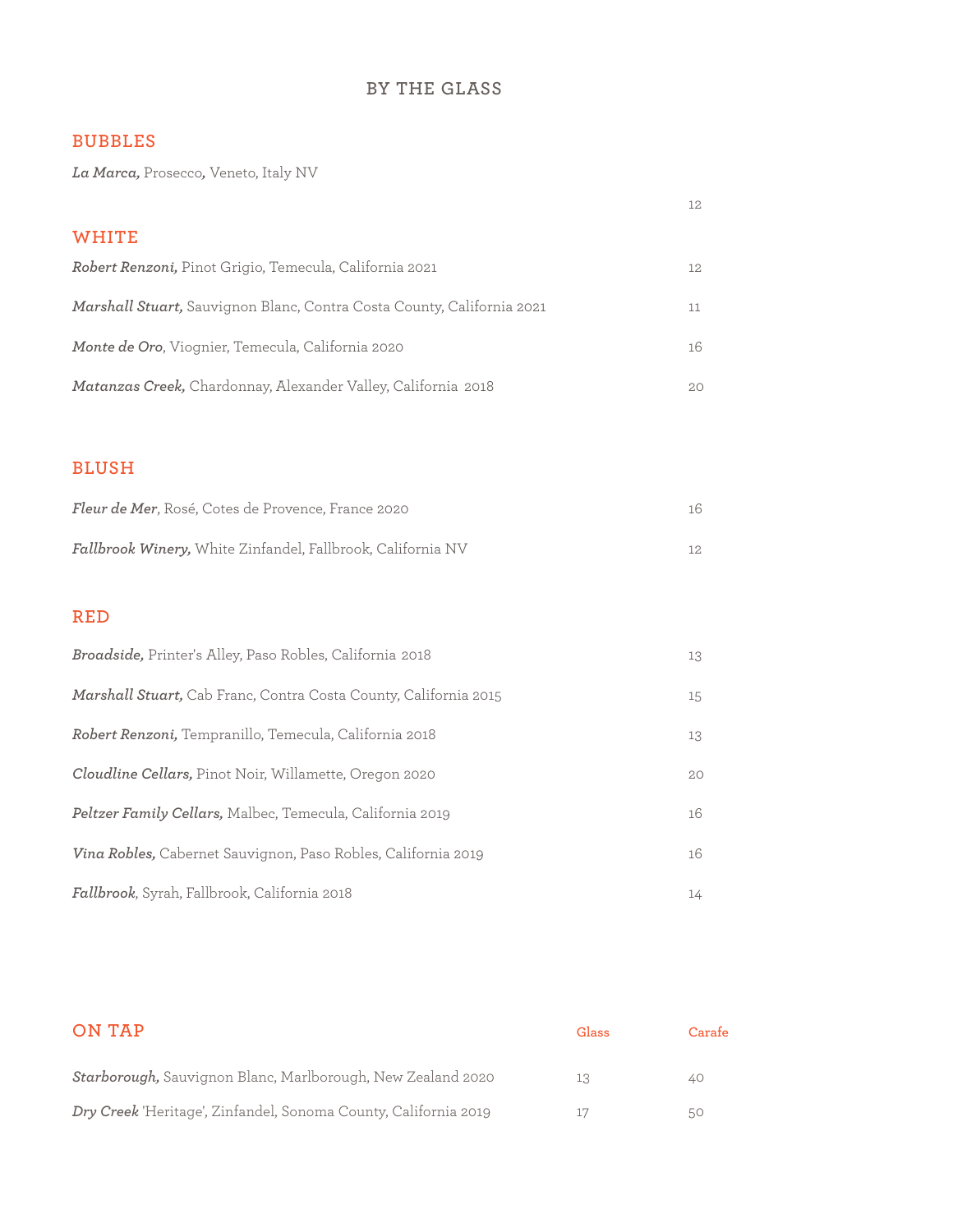## **BUBBLES**

| Robert Renzoni, Prosecco, Asolo DOCG, Italy 375 ml NV       | 26  |
|-------------------------------------------------------------|-----|
| Robert Renzoni, Prosecco, Asolo DOCG, Italy 750 ml NV       | 41  |
| La Marca, Prosecco, Veneto, Italy NV                        | 40  |
| Domaine Chandon, Brut 'étoile', Carneros, California NV     | 133 |
| Louis Roederer, Brut Champagne, France 2012                 | 225 |
| Veuve Clicquot, 'Yellow Label', Champagne, France NV 375 ml | 98  |
| Veuve Clicquot, 'Yellow Label', Champagne, France NV 750 ml | 150 |
| Dom Pérignon, Brut Champagne, France 2006                   | 400 |
| <b><i>Gusborne, Brut, 'Reserve', Kent, England 2014</i></b> | 160 |
| J Vineyards, Brut Rosé, Russian River, California, NV       | 96  |

#### **WHITES**

### *RIESLING*

| Fess Parker, 'Rodney's Vineyard' Dry, Santa Barbara, California 2019 | 56  |  |
|----------------------------------------------------------------------|-----|--|
| <b>Schloss Saarstein,</b> 'Spatlese', Mosel, Germany 2014            | 120 |  |
| Lucien Albrecht, 'Reserve', Alsace, France 2017                      | 56. |  |

### *SAUVIGNON BLANC*

| <i>Domaine Reverdy-Ducroux, Sancerre 'Beau Roy,' Loire, France 2020</i> | 68 |
|-------------------------------------------------------------------------|----|
| Chateau La Vierriere, Bordeaux, France 2019                             | 40 |
| Flora Springs, Napa Valley, California 2017                             | 80 |
| Cakebread Cellars, Napa Valley, California 2017                         | 86 |
| <i>Matanzas Creek, Sonoma County, California 2018</i>                   | 44 |

# *PINOT GRIS*

| Acrobat, Willamette Valley, Oregon 2021 | 48 |
|-----------------------------------------|----|
| Jermann, Fruili, Italy 2018             | 60 |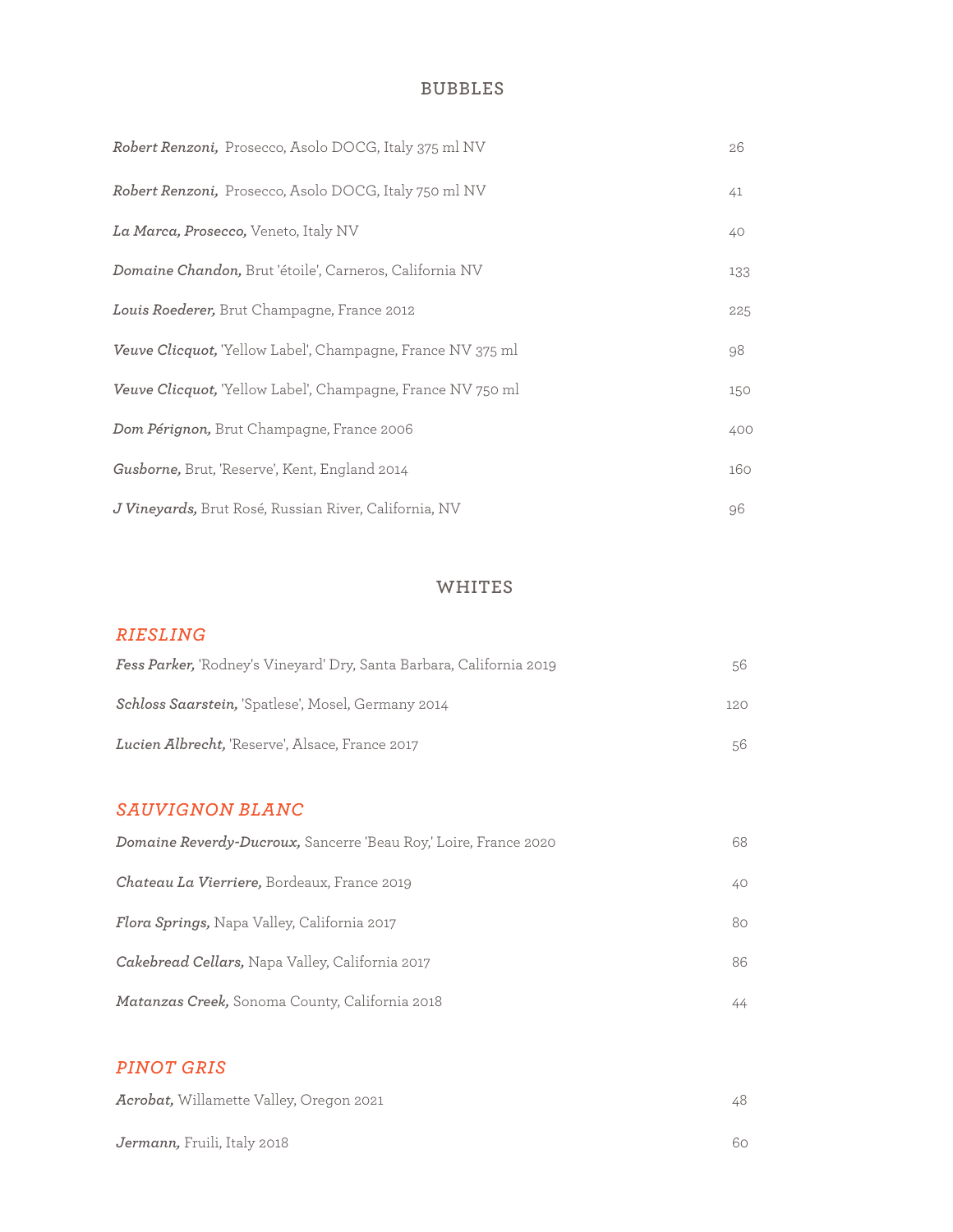## **MORE WHITES**

## *GRUNER VELTLINER*

| Broadbent, 'Qualitatswein' Niederosterreich, Austria 2018                 | 41  |
|---------------------------------------------------------------------------|-----|
| <b>GRENACHE BLANC</b>                                                     |     |
| Famille Perrin, Chateauneuf-Du-Pape 'Les Sinards', Rhone, France 2020     | 92  |
| <b>CHENIN BLANC</b>                                                       |     |
| Dry Creek, Clarksburg, California 2019                                    | 32  |
| <b>VIOGNIER</b>                                                           |     |
| Opolo, Central Coast, California 2020                                     | 38  |
| <b>CHARDONNAY</b>                                                         |     |
| Drouhin Vaudon, Chablis, Burgundy, France 2018                            | 90  |
| Chateau de Puligny-Montrachet, Burgundy, France 2011                      | 139 |
| Vincent Girardin, Pouilly-Fuisse, 'Vieilles Vignes' Burgundy, France 2017 | 102 |
| Siduri, Willamette Valley, Oregon 2019                                    | 64  |
| Flor De Campo, Santa Barbara County, California 2016                      | 56  |
| Matanzas Creek, Alexander Valley, California 2018                         | 60  |
| Chateau Montelena, Napa Valley, California 2016                           | 130 |
| Long Meadow Ranch, 'Farmstead' Napa Valley, California 2017 Hartford      | 56  |
| Court, Russian River Valley, California 2017                              | 76  |
| Brewer-Clifton, Santa Rita Hills, California 2015                         | 80  |
| Hahn, 'SLH' Santa Lucia Highlands, California 2017                        | 56  |
| Jordan, Russian River Valley, California 2018                             | 100 |
| Sonoma Cutrer, Sonoma County, California 2019                             | 76  |
| Rombauer, Carneros, California 2020                                       | 102 |
| Trefethen, 'Oak Knoll' Napa Valley, California 2018                       | 54  |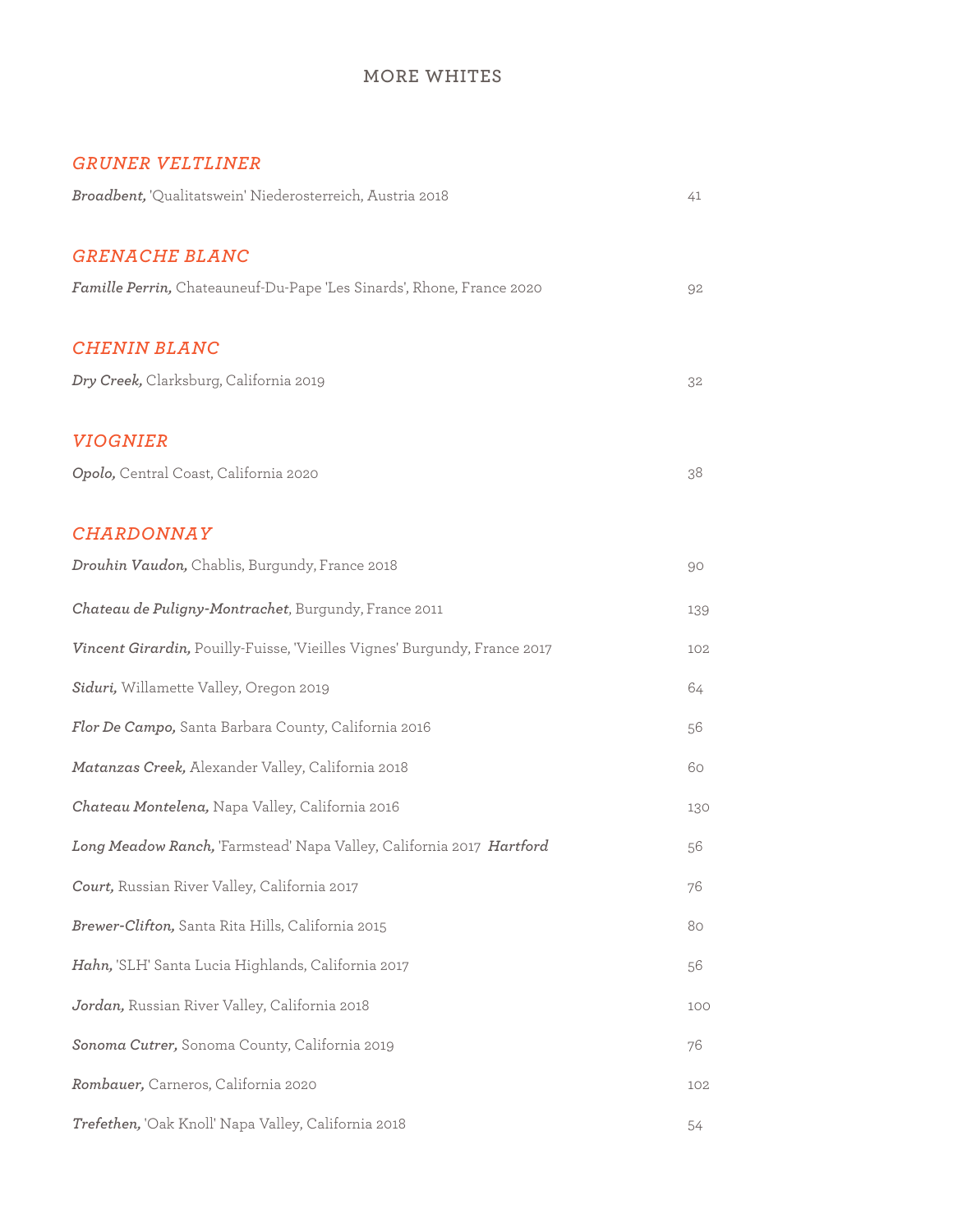## **REDS**

| <b>GAMAY</b><br>Thibault Liger-Belair, Beaujolais-Villages' Les Jeunes Pousses', Beaujolais, France 2016 | 64  |
|----------------------------------------------------------------------------------------------------------|-----|
| <b>PINOT NOIR</b>                                                                                        |     |
| Balletto, 'Rosé', Russian River Valley, California 2020                                                  | 24  |
| Siduri, Santa Rita Hills, Monterey, California 2016                                                      | 80  |
| Gary Farrell, 'Russian River Selection', Sonoma, California 2019                                         | 128 |
| Joseph Drouhin, 'La Forět', Bourgogne, Burgundy, France 2018                                             | 54  |
| Rusack, Santa Barbara, California 2019                                                                   | 88  |
| Cloudline Cellars, Willamette Valley, Oregon 2020                                                        | 60  |
| Domaine Serene, 'Yamhill Cuveé', Williamette Valley, Oregon 2016                                         | 175 |
| Dutton Goldfield, 'Dutton Ranch' Russian River Valley, California 2016                                   | 170 |
| Kendall Jackson, 'Jackson Estate', Sonoma Coast, California 2018                                         | 60  |
| <b>SANGIOVESE</b>                                                                                        |     |
| Argiano, Brunello di Montalcino, Italy 2016                                                              | 80  |
| Toscolo, Chianti Classico, Tuscany, Italy 2018                                                           | 64  |
| <b>NERELLO MASCALESE</b>                                                                                 |     |
| Tornatore, Etna Rosso, Sicily, Italy 2017                                                                | 62  |
| <b>MALBEC</b>                                                                                            |     |
| Tinto Negro, 'Limestone Block', Mendoza, Argentina 2017                                                  | 48  |
| Trivento, 'Reserve' Mendoza, Argentina 2020                                                              | 32  |
| <b>MERLOT</b>                                                                                            |     |
| St. Francis, Sonoma, California 2018                                                                     | 55  |
| Whitehall Lane, Napa Valley, California 2015                                                             | 60  |
| Hall, Napa Valley, California 2016                                                                       | 75  |
| Broadside, Paso Robles, California 2019                                                                  | 36  |
| Seven Falls Cellars, Stonetree Vineyard, 'Oak Fermentation', Wahluke Slope, Washington 2015              | 46  |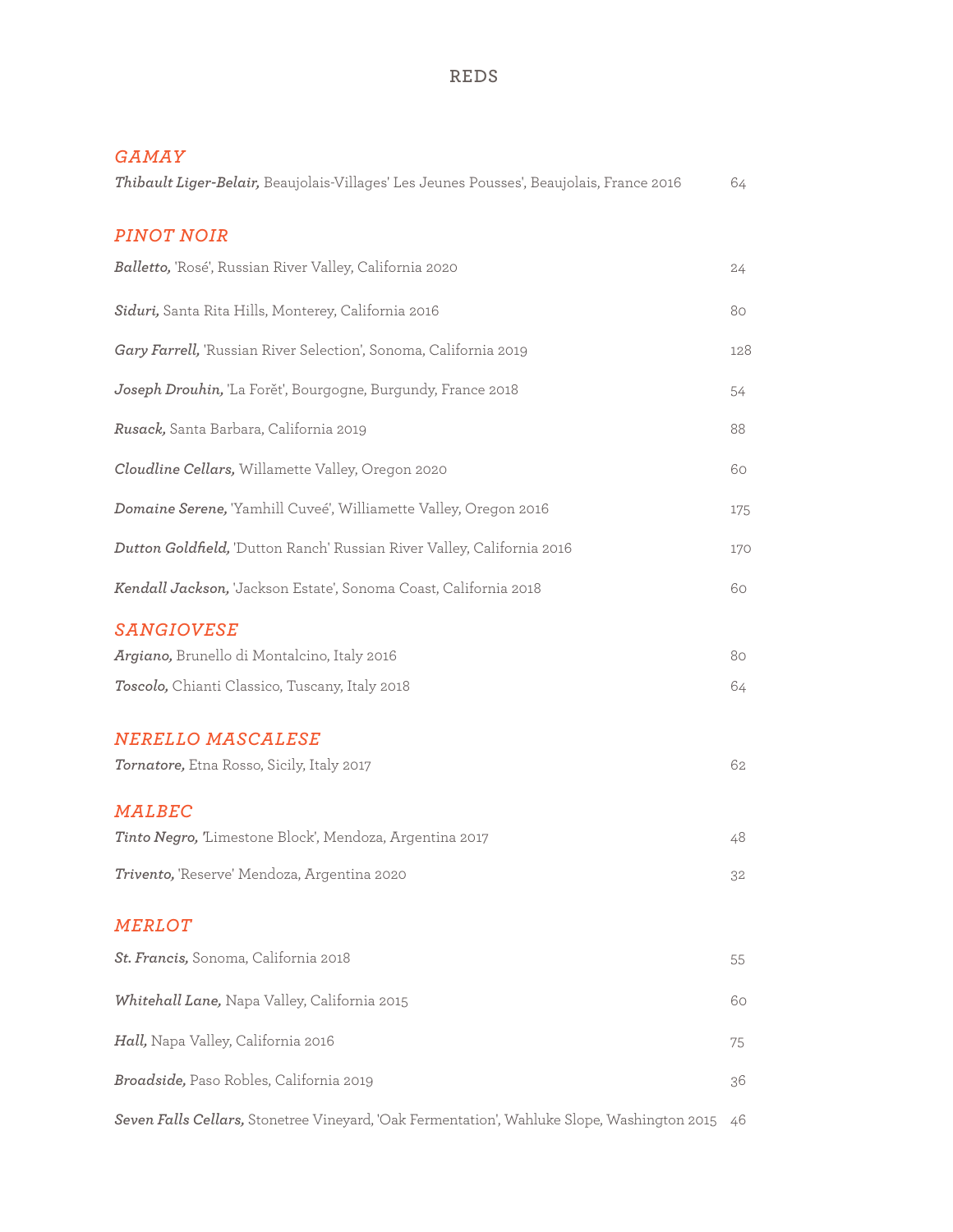## **MORE REDS**

## **CABERNET SAUVIGNON**

| Martin Ray, Sonoma County, California 2019                                           | 70  |
|--------------------------------------------------------------------------------------|-----|
| Chateau Montelena, Napa Valley, California 2018                                      | 180 |
| The Calling, Alexander Valley, California 2017                                       | 117 |
| Beaulieu Vineyard, 'Georges De Latour Private Reserve', Napa Valley, California 2014 | 250 |
| Vina Robles, Paso Robles, California 2019                                            | 48  |
| Arrowood, Knights Valley, California 2016                                            | 99  |
| Kendall Jackson, 'Jackson Estate', Alexander Valley, California 2016                 | 75  |
|                                                                                      |     |
| <b>GRENACHE</b><br>Domaine de Cristia, 'Cotes du Rhone', Rhone, France 2017          | 72  |
|                                                                                      |     |
| Stolpman, Ballard Canyon, California 2014                                            | 64  |
| <b>SYRAH</b>                                                                         |     |
| Jaffurs, Santa Barbara County, California 2017                                       | 108 |
| Austin Hope, 'Templeton Gap', Paso Robles, California 2015                           | 118 |
| Dusted Valley, 'Stained Tooth', Columbia Valley, Washington 2016                     | 100 |
|                                                                                      |     |
| ZINFANDEL                                                                            |     |
| Seghesio, Sonoma County, California 2016                                             | 80  |
| Rosenblum, 'Rockpile Vineyards', Sonoma County, California 2009                      | 110 |
| Opolo, 'Summit Creek', Paso Robles, California 2018                                  | 80  |
| Murphy Goode, Sonoma County, California 2015                                         | 80  |
|                                                                                      |     |
| <b>BLEND</b>                                                                         |     |
| Caymus, Red Schooner Transit #1, South Australia-Rutherford, California NV           | 80  |
| Chateau Paveil de Luze, Cru Bourgeois, Margaux, France 2016                          | 140 |
| Beaulieu Vineyard, 'Tapestry Reserve', Napa Valley, California 2015                  | 130 |
| Justin, 'Isoceles', Paso Robles, California 2018                                     | 200 |
| The Prisoner, Napa Valley, California 2018                                           | 115 |

Bootleg, 'Prequel', Sonoma County, California 2016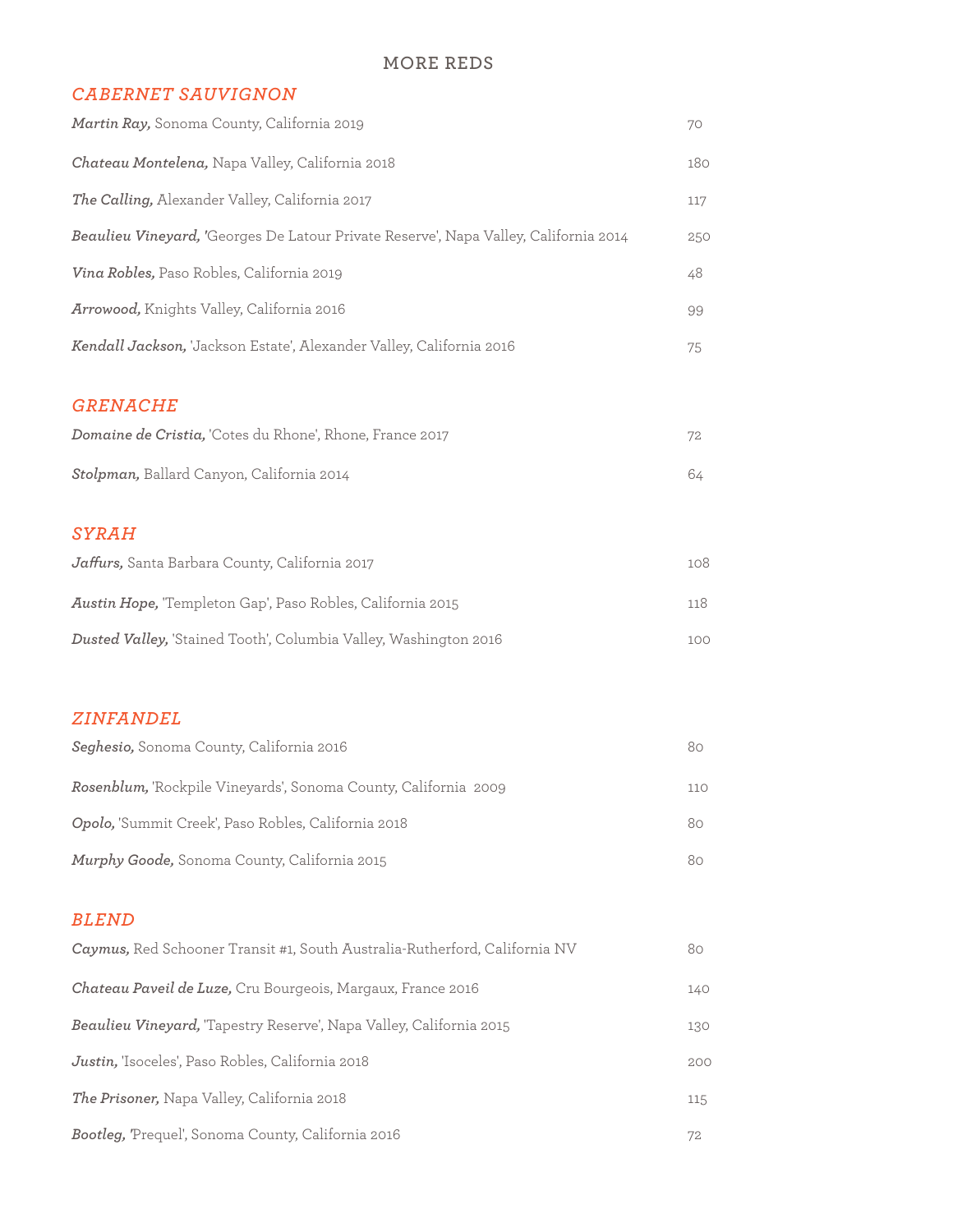#### **SPIRITS**

#### **VODKA**

Belvedere Chopin Grey Goose Ketel One Ketel Citron Titos

#### GIN

**Beefeater** Bombay **Bombay Sapphire Botonist** Hendricks **Nolets** Tanqueray

#### **RUM**

10-Cane Bacardi Captain Morgan Malibu Mount Gav Myers Dark Ron Zacapa Appleton 12 yr.

## **BRANDY COGNAC** PORT

Benedictine  $B & B$ Camus VS Courvoisier VS Courvoisier VSOP Hennessey VS Hennessey VSOP Fonseca Tawney Port Fonseca Bin #27 Port

#### **WHISKEY**

**Irish** Jameson Tullamore DEW Bushmills Powers

#### **Rye**

Whistle Pig Farm Stock Whistle Pig 10 yr. Rebel Yell Rye Lock Stock & Barrel Rye Rittenhouse Rye Templeton Rye Woodford Reserve Rye Michter's US1 Rye High West Rendezvous Rye High West Midwinter's Night Dram

Pendleton 12 yr.

#### **Japanese**

Suntory Toki Whiskey Kaiyo Signature Kaiyo Cask Strength Kikori

#### **Canadian**

Canadian Club Crown Royal Seagrams 7 Seagrams VO

### **BOURBON**

Blantons Jefferson's Ocean Larceny Rebel Yell 80 Rebel Yell 100 Evan Williams Single Barrel Henry McKenna 10 yr. Knob Creek Gentleman Jack Makers Mark Woodford Reserve Weller 12 yr. Bookers Bullet Elijah Craig Jack Daniels

## **SCOTCH**

Balvenie 17 Chivas Regal 12 Dewar's Dewar's Signature Glenfarclas 25 Glenlivet 12 Glenlivet 18 Glennfiddich 12 Glennfiddich 14 Glennfiddich 18 Johnny Walker Black Johnny Walker Blue Laphroaig 10 Macallan 12 Macallan 18 Macallan 25 Monkey Shoulder Bowmore 12 Bunnahabhain 12

High West Campfire

High West American Prairie

High West High **Country** 

Stagg Jr. Barrel Proof

Four Roses Single Barrel

Michter's US1 Bourbon

Cutwater Black Skimmer

Garrison Brothers Small Batch

Blade & Bow

Woodinvale

Basil Hayden

George Dickel 8 yr.

Angel's Envy

#### **TEQUILA**

Casamigos Anejo, Blanco, Reposado

Cazadores

Cincoro Blanco, Reposado, Anejo

Don Julio 1942

Don Julio Blanco

Fortaleza Blanco, Reposado, Anejo

Herradura Reposado, Selecion Suprema Anejo

Patron Silver

Hornitos Reposado

Clase Azul Reposado

Madre Mezcal Ensamble